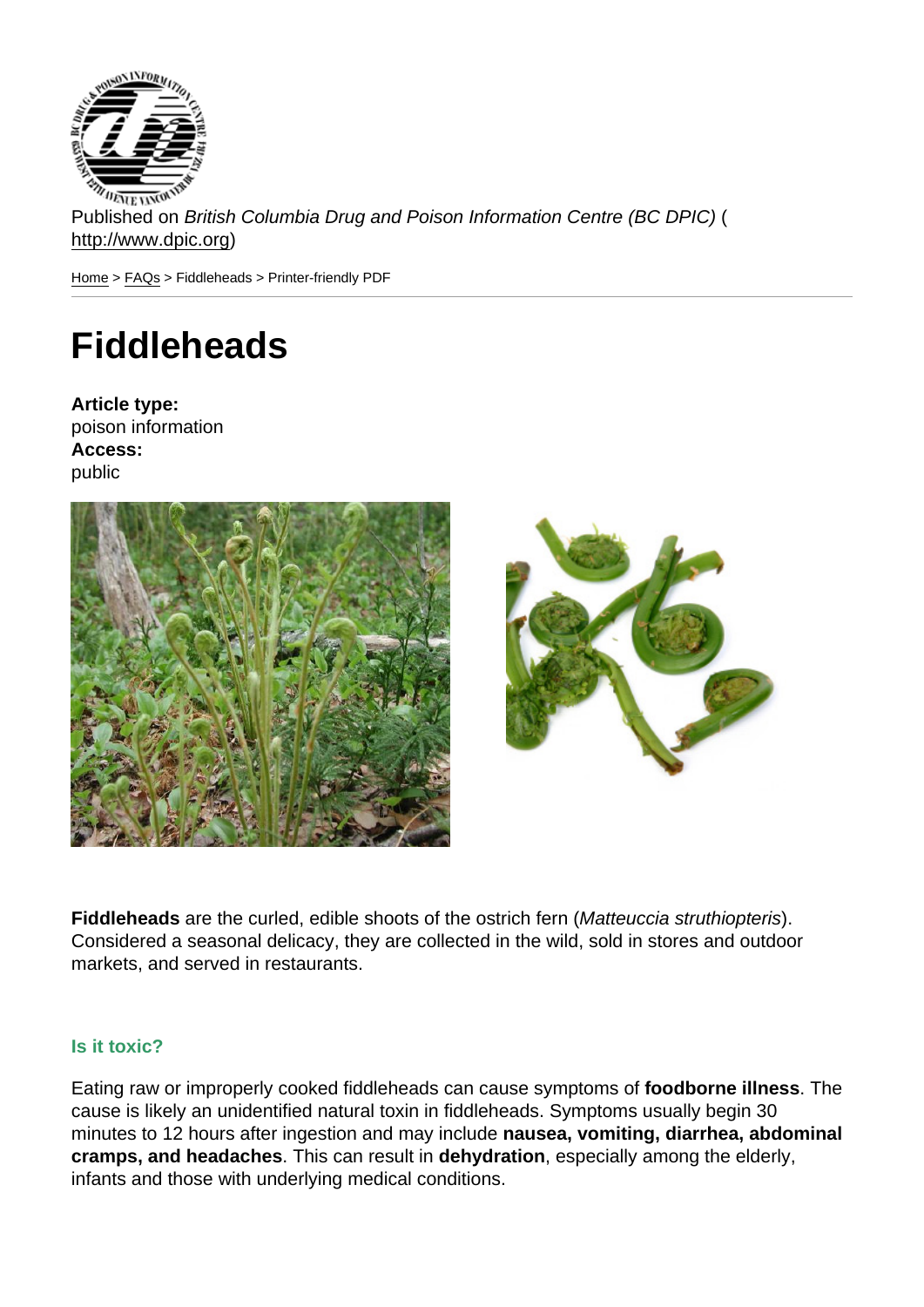### What to do?

If vomiting and diarrhea occurs ensure a good fluid intake to prevent dehydration.

If symptoms persist contact the Poison Control Centre.

### How can I prevent exposure?

Fiddleheads should never be eaten raw . Proper handling and thorough cooking of fiddleheads can reduce the risk of foodborne illness. Wash fresh fiddleheads several times in fresh cold water. Remove as much of the brown husk as possible from the fiddleheads. Cook in boiling water for 15 minutes or steam for 10 to 12 minutes until tender. Discard the water used for boiling or steaming fiddleheads as it may contain the toxin. Fiddleheads should be boiled or steamed before sautéing, frying, baking or making other foods (e.g. soups, casseroles).

#### Need more information?

Call the Poison Control Centre

Healthy Canadians - Food Safety and Fiddleheads

Healthy Canadians - Fiddlehead Safety Tips

# [© 2011 BC Drug and P](http://www.healthycanadians.gc.ca/eating-nutrition/safety-salubrite/fiddlehead-fougere-eng.php)oison Information Centre

Keywords: plants: gastrointestinal irritant

© 2017 BC Drug and Poison Information Centre